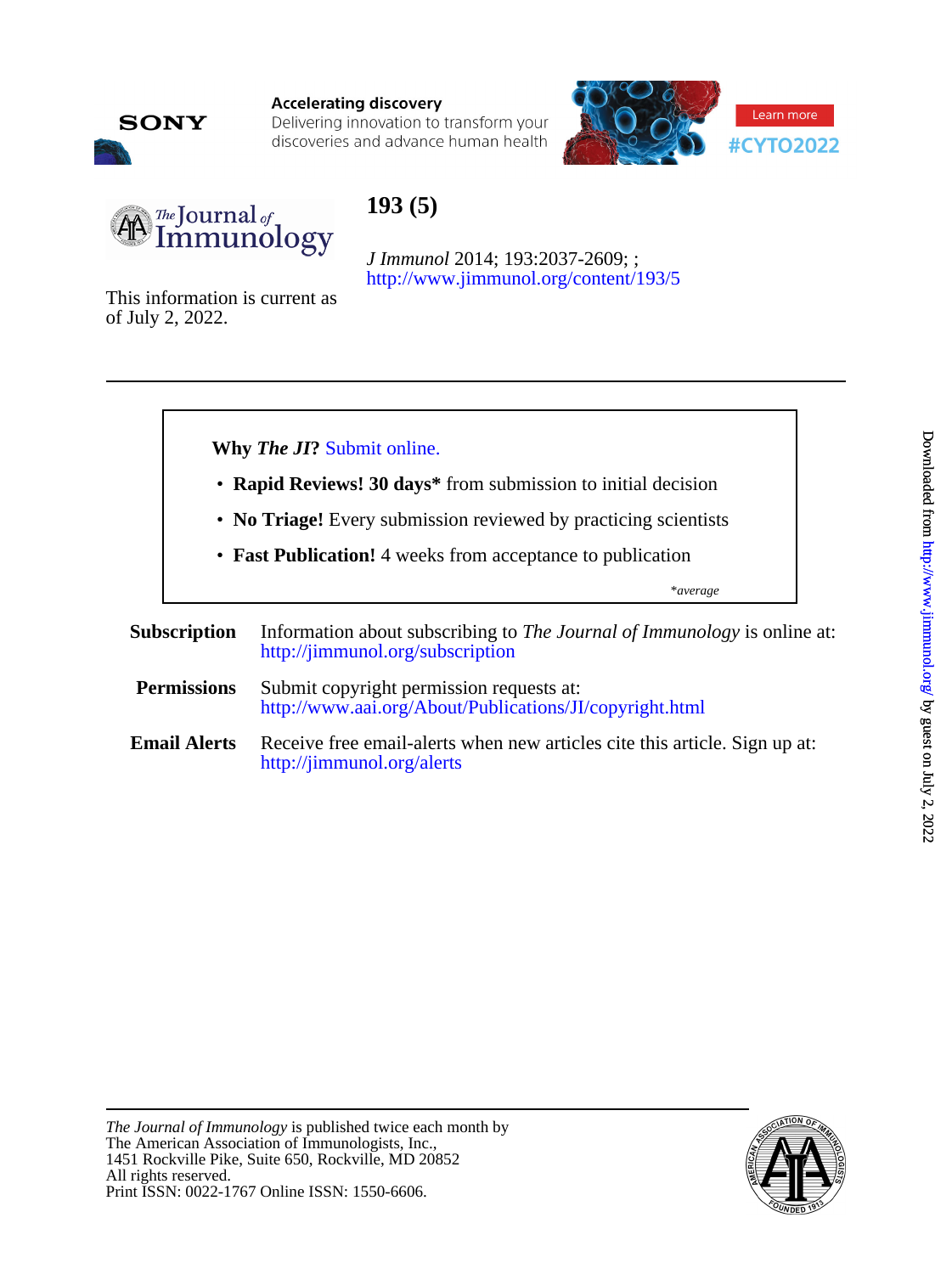*The* Journal <sub>of</sub><br>Immuno Immunology

VOL. 193 | NO. 5 | September 1, 2014 | Pages 2037–2612

#### **IN MEMORIAM**

2037 David W. Talmage, M.D. (AAI '54) 1919–2014

#### **IN THIS ISSUE**

2039 Stromal Cells Modulate Macrophages See article p. 2373 DNA Sensor STINGs Chlamydia See article p. 2394 Targeting Skin Immunity with TNF See article p. 2416 Neutrophils Breach CNS Barriers See article p. 2438 Fungal Inflammasome Instigation See article p. 2519 Cell Tracking Method Strikes Gold See article p. 2600

#### **LETTERS TO THE EDITOR**

- 2041 Comment on "Aneurysmal Lesions of Patients with Abdominal Aortic Aneurysm Contain Clonally Expanded T Cells" Albert M. Kroon and Jan-Willem Taanman
- 2041 Response to Comment on "Aneurysmal Lesions of Patients with Abdominal Aortic Aneurysm Contain Clonally Expanded T Cells" Song Lu, John V. White, Wan Lu Lin, Xiaoying Zhang, Charalambos Solomides, Kyle Evans, Nectaria Ntaoula, Ifeyinwa Nwaneshiudu, John Gaughan, Dimitri S. Monos, Emilia L. Oleszak, and Chris D. Platsoucas

#### **PILLARS OF IMMUNOLOGY**

- 2043 Just the FACS Lewis L. Lanier
- 2045 Pillars Article: Cell Sorting: Automated Separation of Mammalian Cells as a Function of Intracellular Fluorescence. Science. 1969. 166: 747–749 H. R. Hulett, W. A. Bonner, Janet Barrett, and Leonard A. Herzenberg

On the cover: Confocal micrograph showing IL-1R type 1 immunostaining (red) in the spinal cord of a naive C57BL/6 mouse, in close proximity with blood vessel basement membranes (pan-laminin immunostaining, green). Firm adhesion of neutrophils to the inflamed spinal microvasculature is regulated by IL-1R type 1 during experimental autoimmune encephalomyelitis. Aubé, B., S. A. Lévesque, A. Paré, É. Chamma, H. Kébir, R. Gorina, M.-A. Lécuyer, J. I. Alvarez, Y. De Koninck, B. Engelhardt, A. Prat, D. Côté, and S. Lacroix. 2014. Neutrophils mediate blood–spinal cord barrier disruption in demyelinating neuroinflammatory diseases. J. Immunol. 193: 2438–2454.

The Journal of Immunology (ISSN 0022-1767) is published twice each month by The American Association of Immunologists, Inc., 9650 Rockville Pike, Bethesda, MD 20814-3994, Phone: 301-634-7197, Fax: 301-634-7829. Subscription terms: New subscriptions and renewals begin January 1 and expire one year later (see http://www.jimmunol.org/subscriptions for prices and details). A special rate is available to members of The American Association of Immunologists, Inc. (see [http://www.aai.org/](http://www.aai.org/membership) [membership](http://www.aai.org/membership)). The American Association of Immunologists, Inc., is not responsible for undeliverable issues. Replacement issues can be obtained, if available, at the regular price of single issues (see http://www.jimmunol.org/pdf/single\_issue\_purchase.pdf). Reprints of individual articles are available only from authors. Periodicals postage paid at Bethesda, MD 20814-3994, and at additional mailing offices. Country of origin U.S.A. Printed on acid-free recyclable paper. Postmaster: Send address changes 60 days in advance to The Journal of Immunology, Subscription Department, 9650 Rockville Pike, Bethesda, MD 20814-3994. Copyright © 2014 by The American Association of Immunologists, Inc.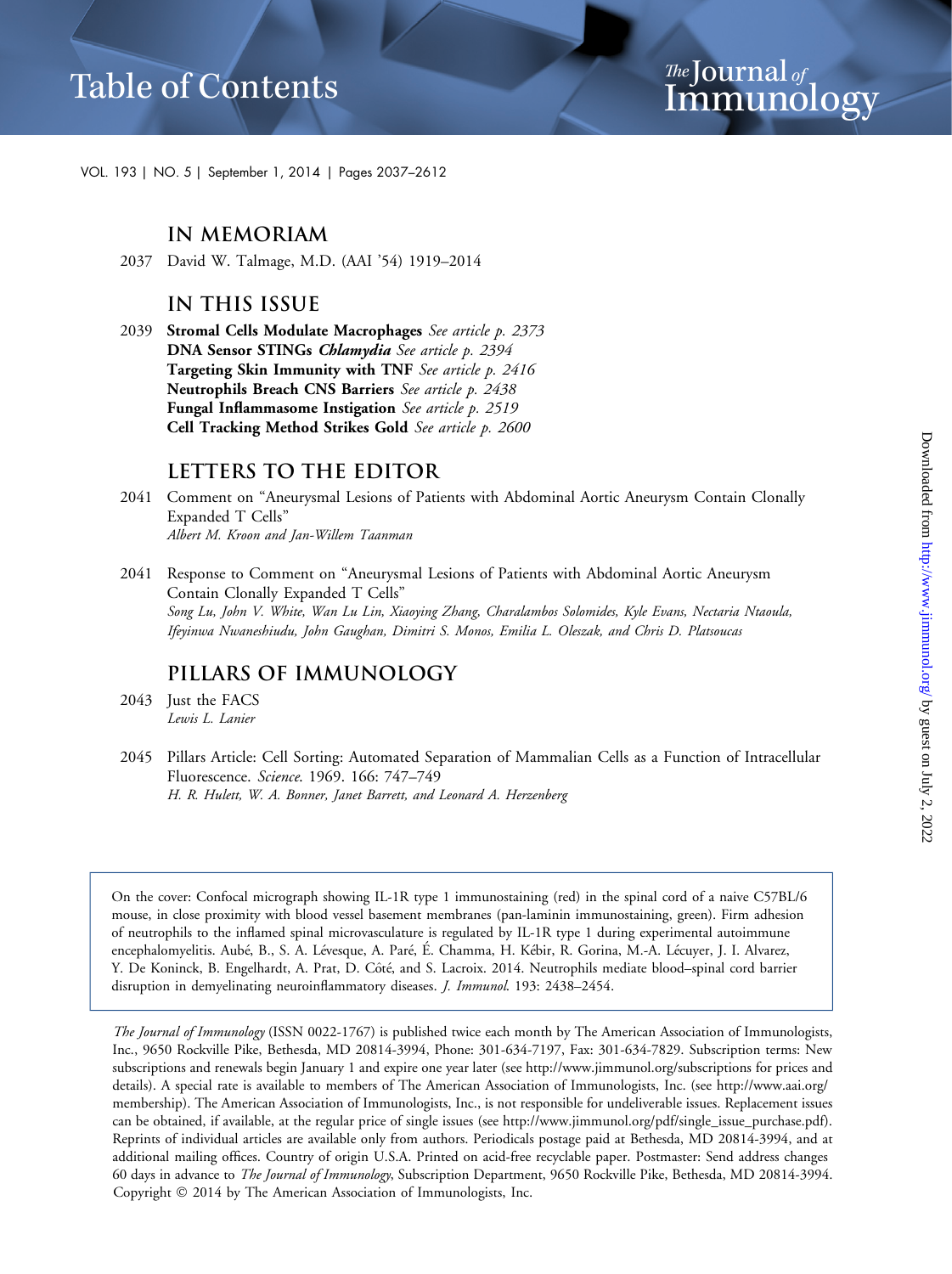2048 Pillars Article: Demonstration That Antigen-Binding Cells Are Precursors of Antibody-Producing Cells After Purification with a Fluorescence-Activated Cell Sorter. Proc. Natl. Acad. Sci. 1972. 69: 1934–1938 M. H. Julius, T. Masuda, and L. A. Herzenberg

### **BRIEF REVIEWS**

- 2053 Hematopoiesis in Steady-State versus Stress: Self-Renewal, Lineage Fate Choice, and the Conversion of Danger Signals into Cytokine Signals in Hematopoietic Stem Cells Lisa Borghesi
- 2059 The Multifaceted Roles of Bcl11b in Thymic and Peripheral T Cells: Impact on Immune Diseases Dorina Avram and Danielle Califano

# **CUTTING EDGE**

2067 Cutting Edge: Generation of Effector Cells That Localize to Mucosal Tissues and Form Resident Memory CD8 T Cells Is Controlled by mTOR Ryan T. Sowell, Magdalena Rogozinska, Christine E. Nelson, Vaiva Vezys, and Amanda L. Marzo

# **ANTIGEN RECOGNITION AND RESPONSES**

- 2073 Simulation of B Cell Affinity Maturation Explains Enhanced Antibody Cross-Reactivity Induced by the Polyvalent Malaria Vaccine AMA1 Sidhartha Chaudhury, Jaques Reifman, and Anders Wallqvist
- 2087 Intrahepatic Activation of Naive CD4<sup>+</sup> T Cells by Liver-Resident Phagocytic Cells Szun S. Tay, Yik Chun Wong, Ben Roediger, Frederic Sierro, Bo Lu, David M. McDonald, Claire M. McGuffog, Nicholas J. Meyer, Ian E. Alexander, Ian A. Parish, William R. Heath, Wolfgang Weninger, G. Alex Bishop, Jennifer R. Gamble, Geoffrey W. McCaughan, Patrick Bertolino, and David G. Bowen
- 2096 Bcl-xL Regulates CD1d-Mediated Antigen Presentation to NKT Cells by Altering CD1d Trafficking through the Endocytic Pathway Priyanka B. Subrahmanyam, Gregory B. Carey, and Tonya J. Webb
- 2106 Collaboration between a Soluble C-Type Lectin and Calreticulin Facilitates White Spot Syndrome Virus Infection in Shrimp Xian-Wei Wang, Yi-Hui Xu, Ji-Dong Xu, Xiao-Fan Zhao, and Jin-Xing Wang

# **AUTOIMMUNITY**

- 2118 High Frequency of Cytolytic 21-Hydroxylase–Specific CD8<sup>+</sup> T Cells in Autoimmune Addison's Disease Patients Amina Dawoodji, Ji-Li Chen, Dawn Shepherd, Frida Dalin, Andrea Tarlton, Mohammad Alimohammadi, Marissa Penna-Martinez, Gesine Meyer, Anna L. Mitchell, Earn H. Gan, Eirik Bratland, Sophie Bensing, Eystein S. Husebye, Simon H. Pearce, Klaus Badenhoop, Olle Kämpe, and Vincenzo Cerundolo
- 2127 Myeloid-Derived Suppressor Cells as a Potential Therapy for Experimental Autoimmune Myasthenia Gravis Yan Li, Zhidan Tu, Shiguang Qian, John J. Fung, Sanford D. Markowitz, Linda L. Kusner, Henry J. Kaminski, Lina Lu, and Feng Lin
- 2135 Compensatory Mechanisms Allow Undersized Anchor-Deficient Class I MHC Ligands To Mediate Pathogenic Autoreactive T Cell Responses Deanna Lamont, Gayatri Mukherjee, P. Rajesh Kumar, Dibyendu Samanta, Caroline G. McPhee, Thomas W. H. Kay, Steven C. Almo, Teresa P. DiLorenzo, and David V. Serreze
- 2147 Sperm-Associated Antigen 16 Is a Novel Target of the Humoral Autoimmune Response in Multiple Sclerosis Laura de Bock, Klaartje Somers, Judith Fraussen, Jerome J.A. Hendriks, Jack van Horssen, Myrthe Rouwette, Niels Hellings, Luisa M. Villar, José C. Álvarez-Cermeño, Mercedes Espiño, Raymond Hupperts, Peter Jongen, Jan Damoiseaux, Marcel M. Verbeek, Peter P. De Deyn, Marie D'hooghe, Bart Van Wijmeersch, Piet Stinissen, and Veerle Somers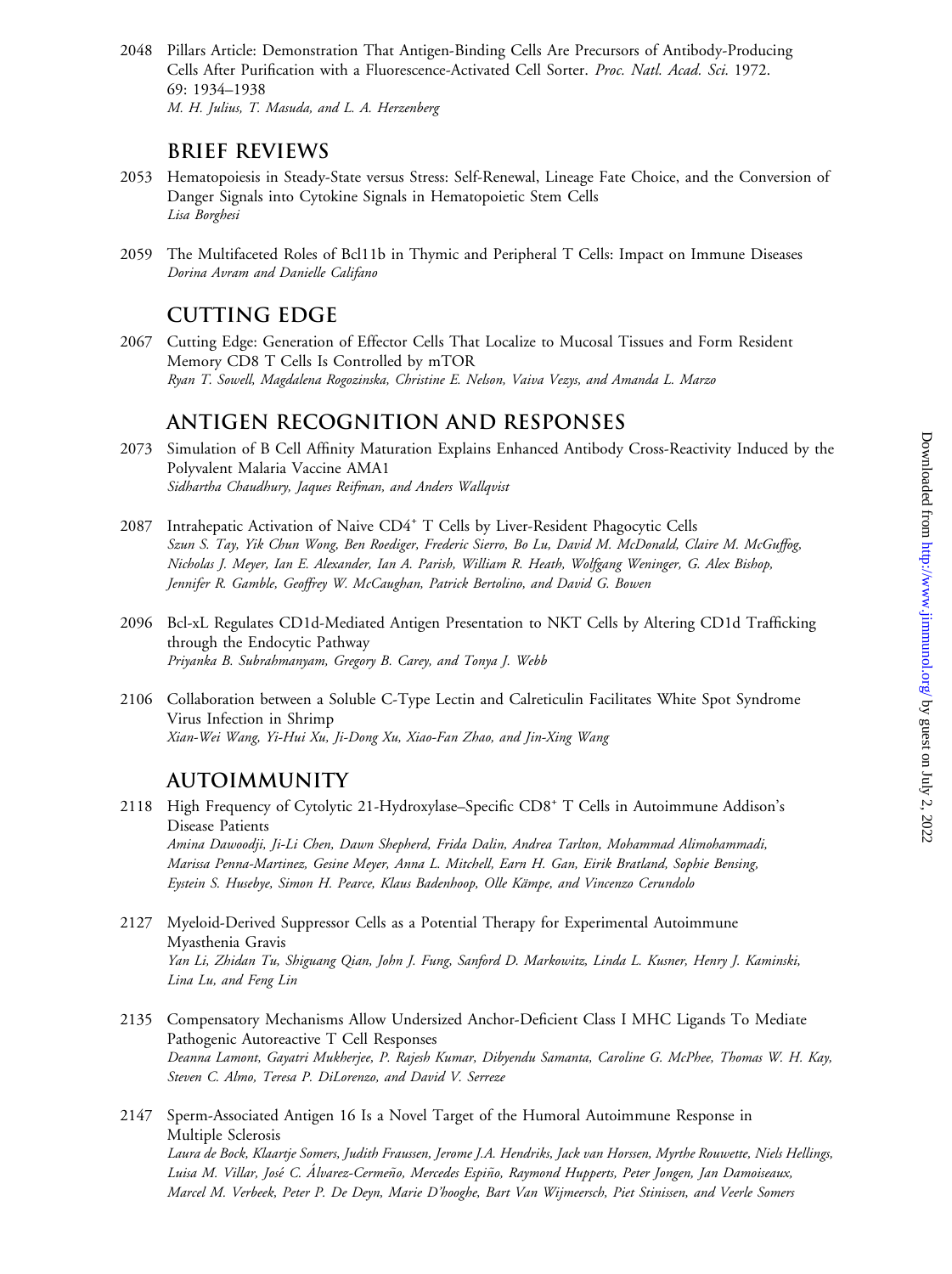- 2157 Thiamine Deficiency Promotes T Cell Infiltration in Experimental Autoimmune Encephalomyelitis: The Involvement of CCL2 Zhe Ji, Zhiqin Fan, Ying Zhang, Ronghuan Yu, Haihua Yang, Chenghua Zhou, Jia Luo, and Zun-Ji Ke
- 2168 IL-2 Protects Lupus-Prone Mice from Multiple End-Organ Damage by Limiting  $CD4-CD8$ <sup>-</sup> IL-17–Producing T Cells Masayuki Mizui, Tomohiro Koga, Linda A. Lieberman, Jessica Beltran, Nobuya Yoshida, Mark C. Johnson, Roland Tisch, and George C. Tsokos

#### **CLINICAL AND HUMAN IMMUNOLOGY**

- 2178 IFN-a Exerts Opposing Effects on Activation-Induced and IL-7–Induced Proliferation of T Cells That May Impair Homeostatic Maintenance of CD4<sup>+</sup> T Cell Numbers in Treated HIV Infection Lilian Cha, Emma de Jong, Martyn A. French, and Sonia Fernandez
- 2187 Altered Expression of Autoimmune Regulator in Infant Down Syndrome Thymus, a Possible Contributor to an Autoimmune Phenotype Gabriel Skogberg, Vanja Lundberg, Susanne Lindgren, Judith Gudmundsdottir, Kerstin Sandström, Olle Kämpe, Göran Annerén, Jan Gustafsson, Jan Sunnegårdh, Sjoerd van der Post, Esbjörn Telemo, Martin Berglund, and Olov Ekwall

#### **IMMUNE REGULATION**

- 2196 Two Functionally Distinct Subsets of Mast Cells Discriminated By IL-2–Independent CD25 Activities Lorenzo Deho', Cristina Leoni, Tess M. Brodie, Sara Montagner, Marco De Simone, Sara Polletti, Iros Barozzi, Gioacchino Natoli, and Silvia Monticelli
- 2207 Transcription Factor ABF-1 Suppresses Plasma Cell Differentiation but Facilitates Memory B Cell Formation Yi-Kai Chiu, I-Ying Lin, Shin-Tang Su, Kuan-Hsiung Wang, Shii-Yi Yang, Dong-Yan Tsai, Yi-Ting Hsieh, and Kuo-I Lin
- 2218 TLR4 Activation Enhances the PD-L1–Mediated Tolerogenic Capacity of Colonic CD90<sup>+</sup> Stromal Cells Ellen J. Beswick, Jameel R. Johnson, Jamal I. Saada, Martin Humen, Jenifer House, Sara Dann, Suimin Qiu, Allan R. Brasier, Don W. Powell, Victor E. Reyes, and Irina V. Pinchuk
- 2230 Ubiquitin-Specific Protease 2b Negatively Regulates IFN- $\beta$  Production and Antiviral Activity by Targeting TANK-Binding Kinase 1 Lei Zhang, Xueying Zhao, Meng Zhang, Wei Zhao, and Chengjiang Gao
- 2238 JNK2 Regulates the Functional Plasticity of Naturally Occurring T Regulatory Cells and the Enhancement of Lung Allergic Responses Anthony Joetham, Michaela Schedel, Katsuyuki Takeda, Yi Jia, Shigeru Ashino, Azzeddine Dakhama, Anna Lluis, Masakazu Okamoto, and Erwin W. Gelfand
- 2248 IL-17 Suppresses Immune Effector Functions in Human Papillomavirus-Associated Epithelial Hyperplasia Christina Gosmann, Stephen R. Mattarollo, Jennifer A. Bridge, Ian H. Frazer, and Antje Blumenthal

#### **IMMUNE SYSTEM DEVELOPMENT**

- 2258 Human Regulatory B Cells Combine Phenotypic and Genetic Hallmarks with a Distinct Differentiation Fate Wenyu Lin, Daniela Cerny, Edmond Chua, Kaibo Duan, June Tai Jing Yi, Nurhidaya Binte Shadan, Josephine Lum, Maud Maho-Vaillant, Francesca Zolezzi, Siew Cheng Wong, Anis Larbi, Katja Fink, Philippe Musette, Michael Poidinger, and Sebastien Calbo
- 2267 IL-2–Inducible T Cell Kinase Tunes T Regulatory Cell Development and Is Required for Suppressive Function Weishan Huang, Ah-Reum Jeong, Arun K. Kannan, Lu Huang, and Avery August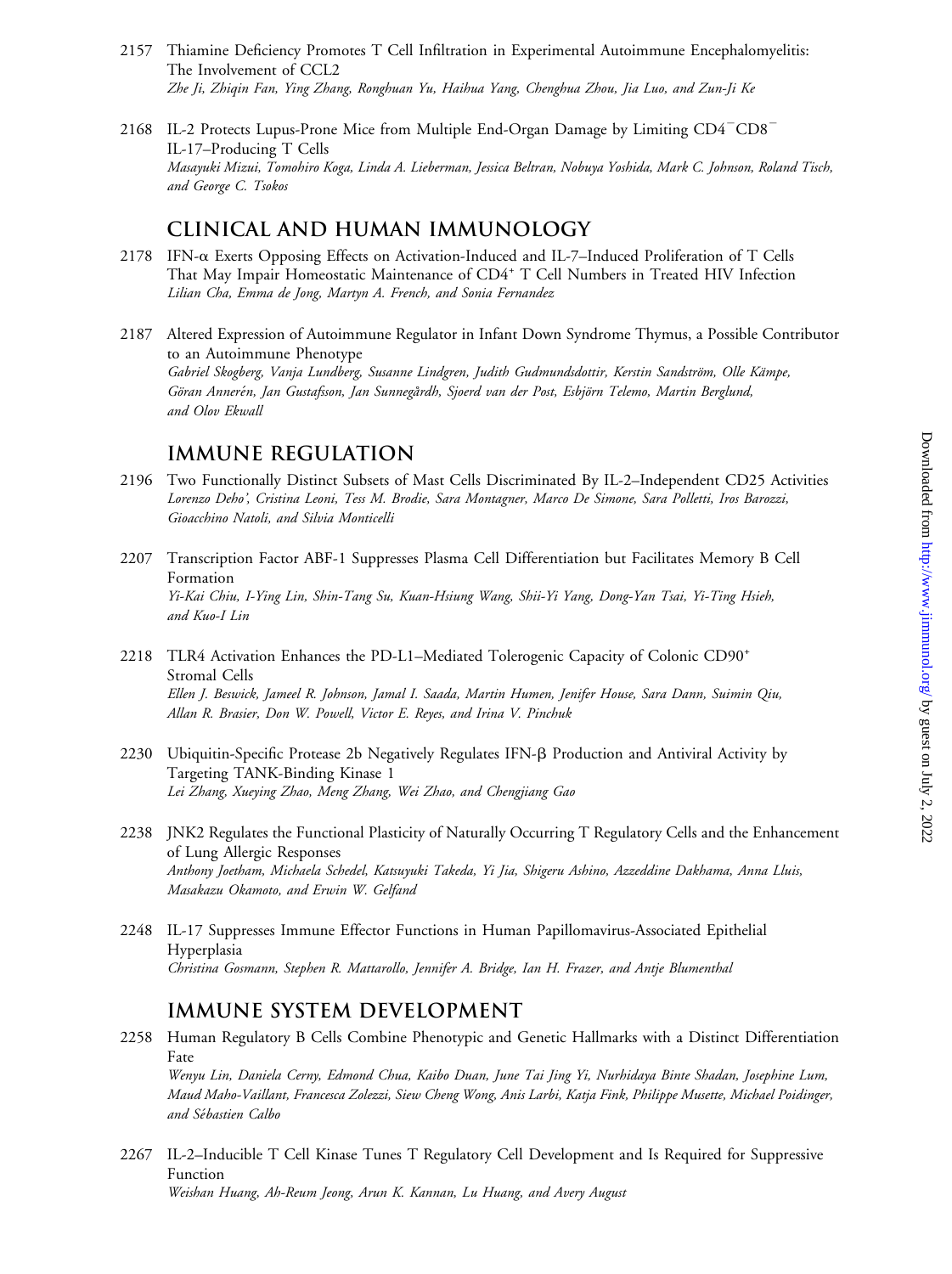# **IMMUNOGENETICS**

2273 Salmonids Have an Extraordinary Complex Type I IFN System: Characterization of the IFN Locus in Rainbow Trout Oncorhynchus mykiss Reveals Two Novel IFN Subgroups Jun Zou, Bartolomeo Gorgoglione, Nicholas G. H. Taylor, Thitiya Summathed, Po-Tsang Lee, Akshaya Panigrahi, Carine Genet, Young-Mao Chen, Tzong-Yueh Chen, Mahmood Ul Hassan, Sharif M. Mughal, Pierre Boudinot, and Christopher J. Secombes

#### **IMMUNOTHERAPY AND VACCINES**

- 2287 Vector-Encoded Helicobacter pylori Neutrophil-Activating Protein Promotes Maturation of Dendritic Cells with Th1 Polarization and Improved Migration Mohanraj Ramachandran, Chuan Jin, Di Yu, Fredrik Eriksson, and Magnus Essand
- 2297 Nanoparticle-Mediated Combinatorial Targeting of Multiple Human Dendritic Cell (DC) Subsets Leads to Enhanced T Cell Activation via IL-15–Dependent DC Crosstalk Kartik Sehgal, Ragy Ragheb, Tarek M. Fahmy, Madhav V. Dhodapkar, and Kavita M. Dhodapkar
- 2306 A Novel Murine Cytomegalovirus Vaccine Vector Protects against Mycobacterium tuberculosis Peter C. L. Beverley, Zsolt Ruzsics, Ariann Hey, Claire Hutchings, Simone Boos, Beatrice Bolinger, Emanuele Marchi, Geraldine O'Hara, Paul Klenerman, Ulrich H. Koszinowski, and Elma Z. Tchilian
- 2317 GM-CSF–Neuroantigen Fusion Proteins Reverse Experimental Autoimmune Encephalomyelitis and Mediate Tolerogenic Activity in Adjuvant-Primed Environments: Association with Inflammation-Dependent, Inhibitory Antigen Presentation S. M. Touhidul Islam, Alan D. Curtis, II, Najla Taslim, Daniel S. Wilkinson, and Mark D. Mannie

# **INFECTIOUS DISEASE AND HOST RESPONSE**

- 2330 Prostaglandin E<sub>2</sub> Negatively Regulates the Production of Inflammatory Cytokines/Chemokines and IL-17 in Visceral Leishmaniasis Amrita Saha, Arunima Biswas, Supriya Srivastav, Madhuchhanda Mukherjee, Pijush K. Das, and Anindita Ukil
- 2340 PTX3 Binds MD-2 and Promotes TRIF-Dependent Immune Protection in Aspergillosis Silvia Bozza, Silvia Campo, Brunilde Arseni, Antonio Inforzato, Lindstedt Ragnar, Barbara Bottazzi, Alberto Mantovani, Silvia Moretti, Vasileios Oikonomous, Rita De Santis, Agostinho Carvalho, Giovanni Salvatori, and Luigina Romani
- 2349 Macrophage Depletion Abates Porphyromonas gingivalis-Induced Alveolar Bone Resorption in Mice Roselind S. Lam, Neil M. O'Brien-Simpson, Jason C. Lenzo, James A. Holden, Gail C. Brammar, Katrina A. Walsh, Judith E. McNaughtan, Dennis K. Rowler, Nico Van Rooijen, and Eric C. Reynolds
- 2363 Leishmania Promastigotes Induce Cytokine Secretion in Macrophages through the Degradation of Synaptotagmin XI Guillermo Arango Duque, Mitsunori Fukuda, Salvatore J. Turco, Simona Stäger, and Albert Descoteaux

### **INNATE IMMUNITY AND INFLAMMATION**

- 2373 Modulation of TNF-Induced Macrophage Polarization by Synovial Fibroblasts Laura T. Donlin, Arundathi Jayatilleke, Eugenia G. Giannopoulou, George D. Kalliolias, and Lionel B. Ivashkiv
- 2384 Matrix Metalloproteinase-8 Plays a Pivotal Role in Neuroinflammation by Modulating TNF-a Activation Eun-Jung Lee, Jeong Eun Han, Moon-Sook Woo, Jin A. Shin, Eun-Mi Park, Jihee Lee Kang, Pyong Gon Moon, Moon-Chang Baek, Woo-Sung Son, Young Tag Ko, Ji Woong Choi, and Hee-Sun Kim
- 2394 The DNA Sensor, Cyclic GMP–AMP Synthase, Is Essential for Induction of IFN-B during Chlamydia trachomatis Infection Yugen Zhang, Laxmi Yeruva, Anthony Marinov, Daniel Prantner, Priscilla B. Wyrick, Vladimir Lupashin, and Uma M. Nagarajan
- 2405 CaMKIV-Dependent Preservation of mTOR Expression Is Required for Autophagy during Lipopolysaccharide-Induced Inflammation and Acute Kidney Injury Xianghong Zhang, Gina M. Howell, Lanping Guo, Richard D. Collage, Patricia A. Loughran, Brian S. Zuckerbraun, and Matthew R. Rosengart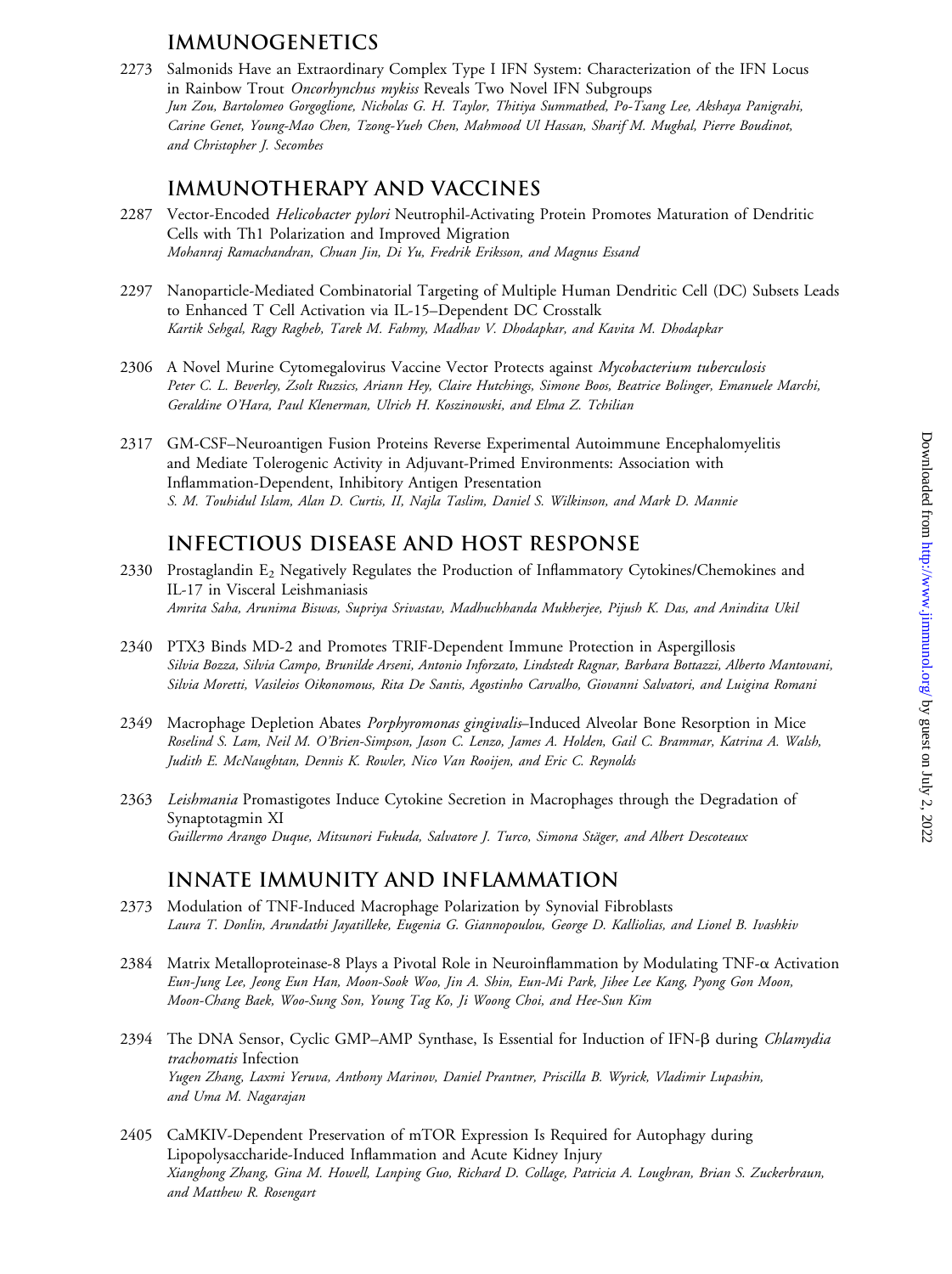- 2416 Macrophage- and Neutrophil-Derived TNF-a Instructs Skin Langerhans Cells To Prime Antiviral Immune Responses Olivier Epaulard, Lucille Adam, Candice Poux, Gerard Zurawski, Nina Salabert, Pierre Rosenbaum, Nathalie Dereuddre-Bosquet, Sandra Zurawski, Anne-Laure Flamar, Sangkon Oh, Gabrielle Romain, Catherine Chapon, Jacques Banchereau, Yves Lévy, Roger Le Grand, and Frédéric Martinon
- 2427 Rapid Remodeling of Tight Junctions during Paracellular Diapedesis in a Human Model of the Blood–Brain Barrier Ryan C. Winger, Jennifer E. Koblinski, Takashi Kanda, Richard M. Ransohoff, and William A. Muller
- 2438 Neutrophils Mediate Blood–Spinal Cord Barrier Disruption in Demyelinating Neuroinflammatory Diseases Benoit Aubé, Sébastien A. Lévesque, Alexandre Paré, Émilie Chamma, Hania Kébir, Roser Gorina, Marc-André Lécuyer, Jorge I. Alvarez, Yves De Koninck, Britta Engelhardt, Alexandre Prat, Daniel Côté, and Steve Lacroix
- 2455 Essential Role for the Lectin Pathway in Collagen Antibody–Induced Arthritis Revealed through Use of Adenovirus Programming Complement Inhibitor MAp44 Expression Nirmal K. Banda, Gaurav Mehta, Troels R. Kjaer, Minoru Takahashi, Jerome Schaack, Thomas E. Morrison, Steffen Thiel, William P. Arend, and V. Michael Holers
- 2469 ADAM9 Is a Novel Product of Polymorphonuclear Neutrophils: Regulation of Expression and Contributions to Extracellular Matrix Protein Degradation during Acute Lung Injury Robin Roychaudhuri, Anja H. Hergrueter, Francesca Polverino, Maria E. Laucho-Contreras, Kushagra Gupta, Niels Borregaard, and Caroline A. Owen
- 2483 Scavenger Receptor Function of Mouse Fcy Receptor III Contributes to Progression of Atherosclerosis in Apolipoprotein E Hyperlipidemic Mice Xinmei Zhu, Hang Pong Ng, Yen-Chun Lai, Jodi K. Craigo, Pruthvi S. Nagilla, Pooja Raghani, and Shanmugam Nagarajan
- 2496 Independent of Plasmacytoid Dendritic Cell (pDC) infection, pDC Triggered by Virus-Infected Cells Mount Enhanced Type I IFN Responses of Different Composition as Opposed to pDC Stimulated with Free Virus Theresa Frenz, Lukas Graalmann, Claudia N. Detje, Marius Döring, Elena Grabski, Stefanie Scheu, and Ulrich Kalinke
- 2504 CD326<sup>lo</sup>CD103<sup>lo</sup>CD11b<sup>lo</sup> Dermal Dendritic Cells Are Activated by Thymic Stromal Lymphopoietin during Contact Sensitization in Mice Sotaro Ochiai, Ben Roediger, Arby Abtin, Elena Shklovskaya, Barbara Fazekas de St. Groth, Hidehiro Yamane, Wolfgang Weninger, Graham Le Gros, and Franca Ronchese
- 2512 Acute and Chronic Effects of IL-22 on Acetaminophen-Induced Liver Injury Dechun Feng, Yan Wang, Hua Wang, Honglei Weng, Xiaoni Kong, Brittany V. Martin-Murphy, Yongmei Li, Ogyi Park, Steven Dooley, Cynthia Ju, and Bin Gao
- 2519 Caspase-8 Modulates Dectin-1 and Complement Receptor 3–Driven IL-1 $\beta$  Production in Response to b-Glucans and the Fungal Pathogen, Candida albicans Sandhya Ganesan, Vijay A. K. Rathinam, Lukas Bossaller, Kelly Army, William J. Kaiser, Edward S. Mocarski, Christopher P. Dillon, Douglas R. Green, Tanya N. Mayadas, Stuart M. Levitz, Amy G. Hise, Neal Silverman, and Katherine A. Fitzgerald
- 2531 Inducible Nitric Oxide Synthase in Neutrophils and Endothelium Contributes to Ischemic Brain Injury in Mice Lidia Garcia-Bonilla, Jamie M. Moore, Gianfranco Racchumi, Ping Zhou, Jason M. Butler, Costantino Iadecola, and Josef Anrather
- 2538 Differential Requirement for the IKKB/NF-KB Signaling Module in Regulating TLR- versus RLR-Induced Type 1 IFN Expression in Dendritic Cells Xingyu Wang, Junmei Wang, Hong Zheng, Mengyu Xie, Emily L. Hopewell, Randy A. Albrecht, Shoko Nogusa, Adolfo García-Sastre, Siddharth Balachandran, and Amer A. Beg